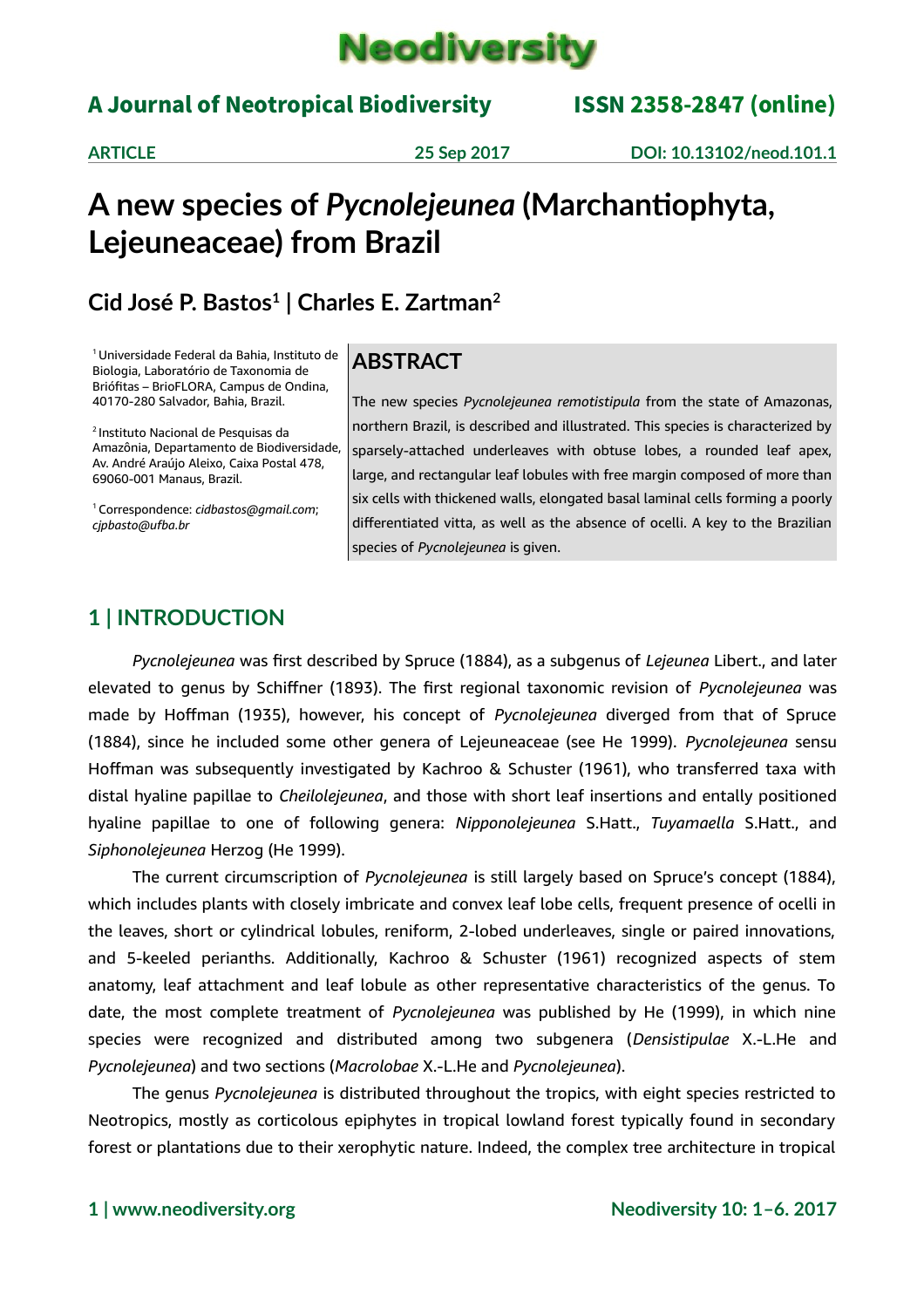

rainforests has been suggested to influence the vertical separation of some species in the genus, as exemplified by the distribution of *Pycnolejeunea contigua* (Nees) Grolle, that is mainly limited to the outermost canopy branches of large trees, but also occurs in upper and lower canopy, and of *P. macroloba* (Nees & Mont.) Schiffn., which occurs mostly in lower and middle canopy (He 1999).

To date Brazil is known to host seven species [*Pycnolejeunea contigua* (Nees) Grolle, *P. decurviloba* Steph., *P. densistipula* (Lehm. & Lindenb.) Steph., *P. gradsteinii* Ilk.-Borg., *P. macroloba* (Nees & Mont.) Schiffn., *P. papillosa* X.-L.He e *P. porrectilobula* C.Bastos & O.Yano], all of them widely distributed in the country, but lacking in the Central region possibly due to undersampling (Yano 2008). Two Brazilian species are presently considered of exclusive Amazonian distribution: *P. gradsteinii* (state of Pará) and *P. decurviloba* (Amazonas).

During the taxonomic revision of *Cheilolejeunea* for the Americas (Bastos 2017), one unidentified specimen was found in R.M.Schuster's collections, currently deposited at the Field Museum herbarium (F), as well as an additional material of the same species in the INPA herbarium. However, a morphological comparative analysis of the lobular structure revealed that the specimens belongs to *Pycnolejeunea* due to its prominent first tooth (second tooth is reduced), hyaline papilla situated at the base of the first tooth, and its large, more than 300 µm long, rectangular leaf lobule with thickened free margin cells. Within this genus, these materials clearly represent a new species that is described, illustrated, and discussed below.

## **2 | TAXONOMY**

#### *Pycnolejeunea remotistipula* C.J.Bastos & Zartman, *sp. nov*.

This species can be differentiated by the combination of a rectangular lobule, free margin with 15-17 strongly thickened cells, absence of ocelli, remotely-attached bifid underleaves with obtuse lobes and rounded apices, and an acute sinus.

**Typus***—*BRAZIL: Amazonas, Rio Negro, between Manaus and São Gabriel, along BR 307, from São Gabriel, just N of Igarapé Iá-Mirim, near Jerusalém; primary forest, 00°20'N, 66°35'W, 17 July 1979, *R.M.Schuster 79-18-835* (holotype: F). (Figure 1).

Plants robust, ca. 1.4 mm wide, vegetative branches *Lejeunea*-type; stem ca. 100 µm in diameter, in cross-sections 7 cortical cells and 8–9 medullary cells, thick walls; ventral merophytes two cells wide. Leaves spreading, imbricate; lobe 500-700  $\times$  340-510  $\mu$ m, ovate-oblong, dorsal margin slightly arched, entire, ventral margin slightly arched, entire, apex rounded; cells plane to slightly mammillose, thin walls, median cells hexagonal,  $15-28 \times 13-18$  µm, trigones distinct, intermediate thickenings nodulose, cells toward the leaf margin vertically oriented, basal cells 40–45 × 23–25 µm, elongated, oblong, forming a slightly differentiated *vitta*, trigones distinct; oil bodies not seen; lobule large, rectangular-ovate, 290–360  $\times$  150–190  $\mu$ m, slightly inflated, free margin slightly involute, flat distally, formed by 15–17 cells, strongly thickened walls distally, first tooth short,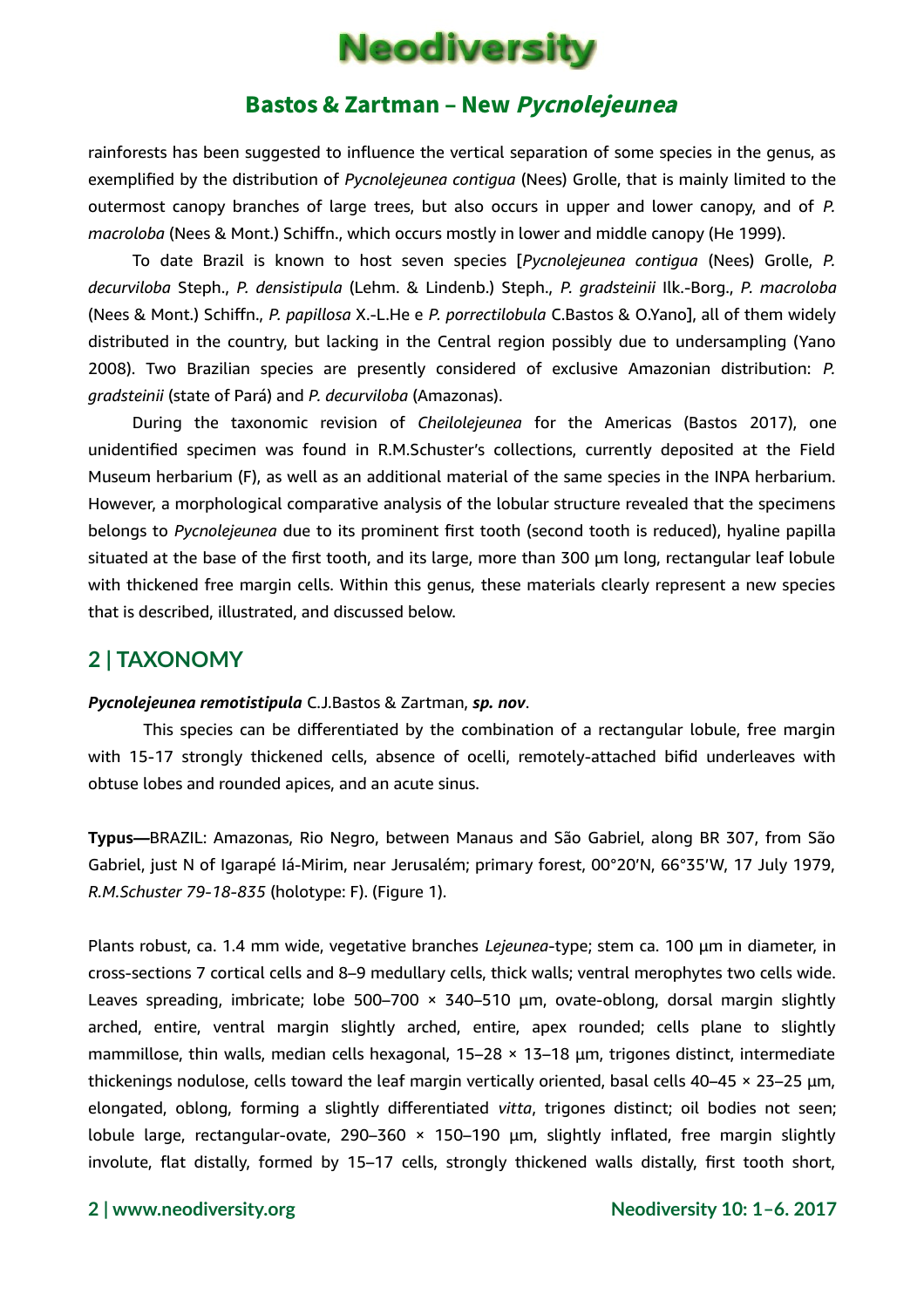

straight to vertically oriented, or slightly curved, second tooth incorporated into free margin, hyaline papillae situated at the inner base of first tooth, keel straight, weakly crenate to smooth. Underleaves remotely attached, small,  $180-220 \times 170-210$  µm, bifid to  $1/2$ , sinus acute, lobes obtuse, apex rounded, base cuneate, insertion line curved. Autoicous. Androecia terminal, 4–5 pairs, 2 bracteoles at base of the branch. Gynoecia on short lateral branches, without innovations, lobe bracts ca. 500 × 350 µm, obovate, margin entire, apex rounded, lobule ca. 410 × 110 µm, oblong, apex acute, bracteole ca. 380  $\times$  210  $\mu$ m, emarginate to short-bifid, perianth oblong, 5-keeled, rostrum short.



**Figure 1.** *Pycnolejeunea remotistipula* sp. nov. A. Gametophyte, ventral view. B. Underleaf. C−D. Lobules apex showing hyaline papilla at the inner base of first tooth. E. Androecial and gynoecial branches, ventral view. F. Gynoecium with perianth, ventral view. G. Laminal cells. H. Cross-section of the stem (Figures A−D, G, H from holotype; E−F from paratype).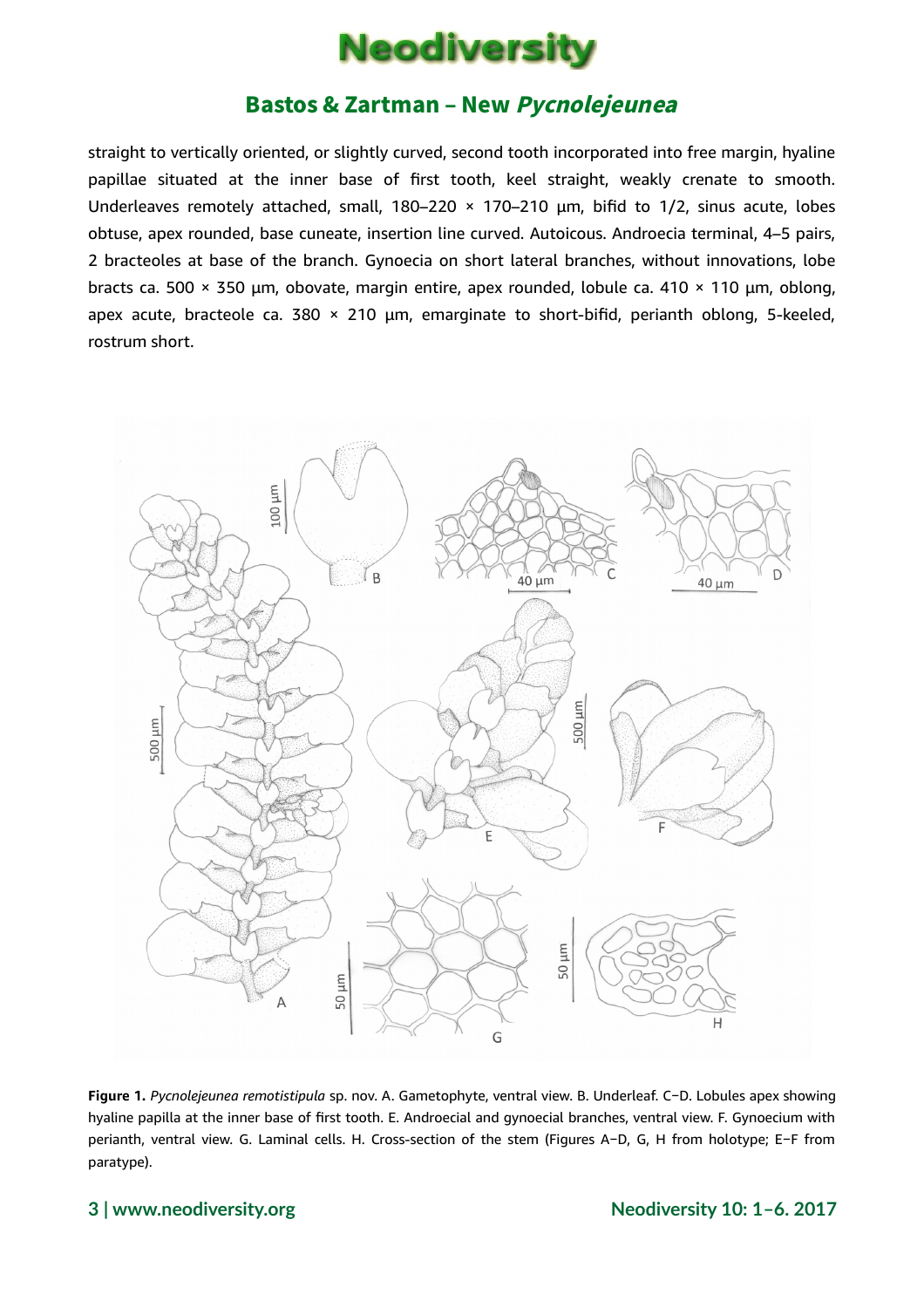

**Additional material examined (paratype)***—*BRAZIL: Amazonas, highway between Humaitá and Porto Velho, 60 km of Humaitá, at highway crossing of São João stream, ca. 8°S, 63°W, primary forest, white sand, closed canopy, level terra firme, on fallen log with intact bark, mesic partial shade, 30 Apr 1982, *A.J.Fife et al. 3982* (INPA).

**Etymology***—*The specific epithet refers to the prominently distant underleaves.

**Distribution and ecology***—*The new species is only known from Brazilian state of Amazonas, where it grows on living tree trunks, in primary rain forest. Associated species are *Archilejeunea crispistipula* (Spruce) Steph. and *Cheilolejeunea aneogyna* (Spruce) A.Evans.

**Taxonomic comments***—*Due to the large number of free margin cells, the new species *Pycnolejeunea remotistipula* may be classified into *Pycnolejeunea* sect. *Macrolobae* X.-L.He, which is defined by large, rectangular lobule and free margin composed of 9−20 cells. However, *P. remotistipula* differs from all known species in the genus by the absence of ocelli, strongly thickened distal portion of the free margin of the leaf lobule, distant underleaves with rounded lobe apices, and a slightly differentiated vitta. The absence of ocelli is also shared with *P. decurviloba*. According to He (1999) and Ye *et al*. (2015), the number of ocelli in the leaves in *Pycnolejeunea* is variable, ranging from 0−5, and may occasionally be absent as typically present in the leaves of *P. contigua*, the type of the genus. The presence of ocelli in the remaining *Pycnolejeunea* species is, however, likely a homoplastic trait since it is also known to occur in *Cheilolejeunea aneogyna* (Spruce) A.Evans (Bastos 2012), as well as in some other genera.

The new species also shares the following morphological similarities with *P. macroloba* (Nees & Mont) Schiffn.: (a) large, 290-360 µm long, rectangular lobule; (b) free margin of lobule composed of more than six cells with strongly thickened walls; (c) elongated basal laminal cells, forming a poorly differentiated vitta; (d) apical tooth lobule unicellular, straight or vertically positioned (see He 1999, figs. 8g−h and 9h). However, the new species differs from *P. macroloba* in its distantly placed underleaves with rounded apices and lack of ocelli.

#### **Identification key for the Brazilian species of** *Pycnolejeunea*

| 2. Leaf lobule ovoid-triangular, curved downward; underleaves large, ca. 0.9-1.3 mm wide, renifom, |  |
|----------------------------------------------------------------------------------------------------|--|
|                                                                                                    |  |
| 2. Leaf lobule large, ca. 360 µm long, rectangular, but not curved downward; underleaves small,    |  |
|                                                                                                    |  |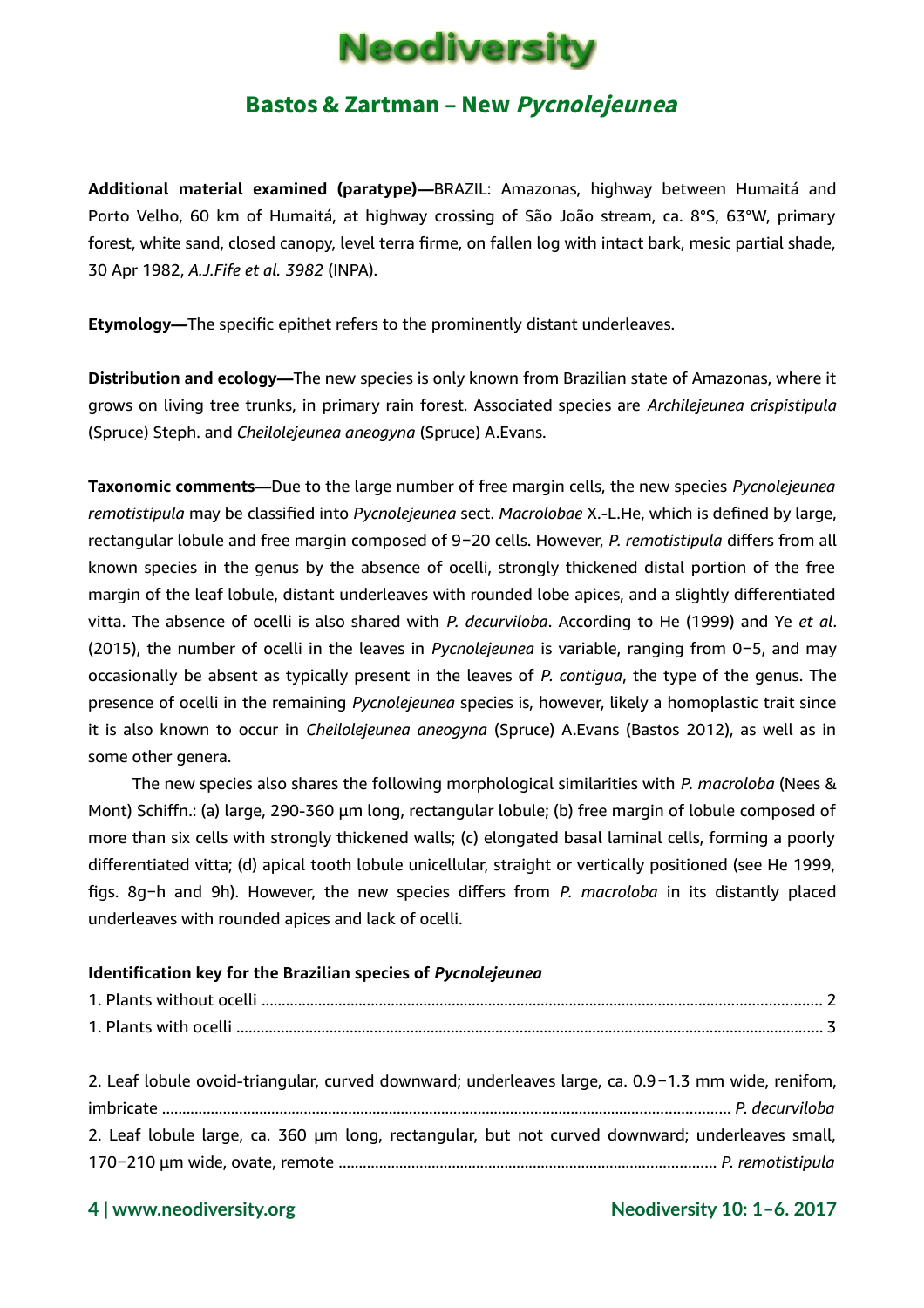# **Neodiversity**

# Bastos & Zartman – New Pycnolejeunea

| 3. Lobule large, 312-480 μm long, rectangular, free margin composed of 9-20 elongated cells           |  |
|-------------------------------------------------------------------------------------------------------|--|
|                                                                                                       |  |
| 3. Lobule small, less than 300 µm long, ovate, free margin composed of 4-8(-9) elongated cells 4      |  |
|                                                                                                       |  |
|                                                                                                       |  |
|                                                                                                       |  |
|                                                                                                       |  |
| 5. Plants robust, 1.3-1.7 mm wide, ventral merophyte 4-8 cells wide  P. densistipula                  |  |
|                                                                                                       |  |
|                                                                                                       |  |
|                                                                                                       |  |
|                                                                                                       |  |
|                                                                                                       |  |
| 7. Leaf lobe suborbicular to ovate, laminal cells isodiametric; underleaves sparsely-attached to      |  |
|                                                                                                       |  |
| 7. Leaf lobe oblong-ovate, falcate, convex; laminal cells oblong; underleaves imbricate, base rounded |  |
|                                                                                                       |  |

# **3 | ACKNOWLEDGEMENTS**

The first author is grateful to CNPq (Conselho Nacional de Desenvolvimento Científico e Tecnológico) for the Research Productivity Fellowship, to Field Museum Herbarium (F) for the loan of specimens from Collection of R.M. Schuster, and to INPA herbarium (INPA) for the loan of several specimens; C. E. Zartman acknowledges financial support from MCT/CNPq N°017/2013: Cooperação Internacional – Acordos bilaterais. Special thanks are also due to Dr. S.R. Gradstein for crucial comments on the new species.

# **4 | LITERATURE CITED**

- Bastos, C.J.P. 2012. Taxonomia e distribuição de *Cheilolejeunea aneogyna* (Spruce) A. Evans (Lejeuneaceae, Marchantiophyta). *Acta botanica Brasilica* 26: 709–713.
- Bastos, C. 2017. O gênero *Cheilolejeunea* (Spruce) Steph. (Lejeuneaceae, Marchantiophyta) nas Américas. *Pesquisas, Botânica* 70: 5−78.
- He, X.-L. 1996. Type studies on *Pycnolejeunea* (Lejeuneaceae, Hepaticae), II. *Annales Botanici Fennici* 33: 51–58.
- He, X.-L. 1999. A taxonomic monograph of the genus *Pycnolejeunea* (Lejeuneaceae, Hepaticae). *Acta Botanica Fennica* 163: 1–77.
- Hoffman, G. 1935. Monographische Studien über die indomalayischen Arten von *Pycnolejeunea*. *Annales Bryologici* 8: 80–129.